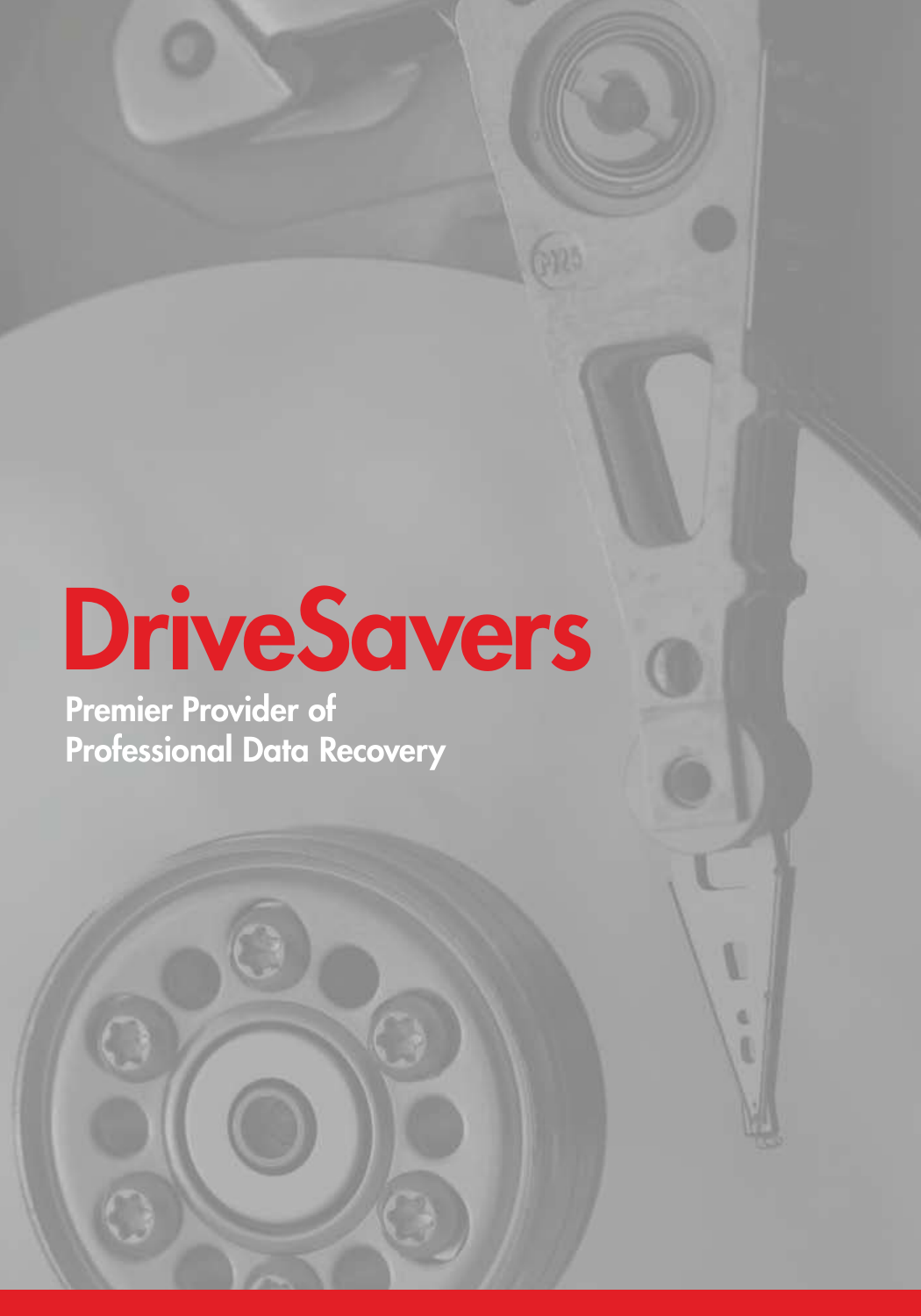## How valuable is your data?

When a data storage device fails—and they all do—a company quickly loses its cutting edge. Even a temporary loss of data translates to lost revenue. More devastating is the permanent loss of critical data that cannot be recreated. According to the National Archives & Records Administration in Washington, 93% of companies that lose access to their data for more than ten days file for bankruptcy within one year of the incident.

Enter DriveSavers, the worldwide leader in data recovery. With 24/7 service, the highest recovery rate and fastest standard turnaround time in the industry, we stand ready to meet any data recovery challenge—from an infected hard drive to a fire-scorched RAID server.

#### Not all data recovery companies are created equal.

Don't be fooled by online appearances or promises made by other data recovery firms. DriveSavers is the only company in the world that has received cleanroom, encryption, network and SAS 70 Type II certifications, making us the fastest, most secure and most reliable data recovery service in the world—guaranteed.

#### We can save it!™

Each data loss situation is unique. DriveSavers has developed proprietary hardware and software that allows us to deliver custom solutions for all common and catastrophic data loss situations, including:

| <b>Physical</b>          | <b>Logical</b>  | <b>Disasters</b> |
|--------------------------|-----------------|------------------|
| Head Crash               | Deletions       | Fire             |
| Dropped                  | Virus Infection | Flood            |
| Controller Error         | Corruption      | Hurricane        |
| Actuator Failure         | Lost Password   | Tornado          |
| Damaged Motor            | Overwriting     | Earthquake       |
| <b>Bad Sectors</b>       |                 | Power Spike      |
| Liquid or Heat<br>Damage |                 |                  |

| <b>Recoverable Devices</b> |
|----------------------------|
| Desktops and Laptops       |
| RAID/NAS/SAN and Tape      |
| Removable Media            |
| Digital Cameras            |
| iPhone/iPod/MP3 Players    |
|                            |

# Permanent data loss co destroy your business.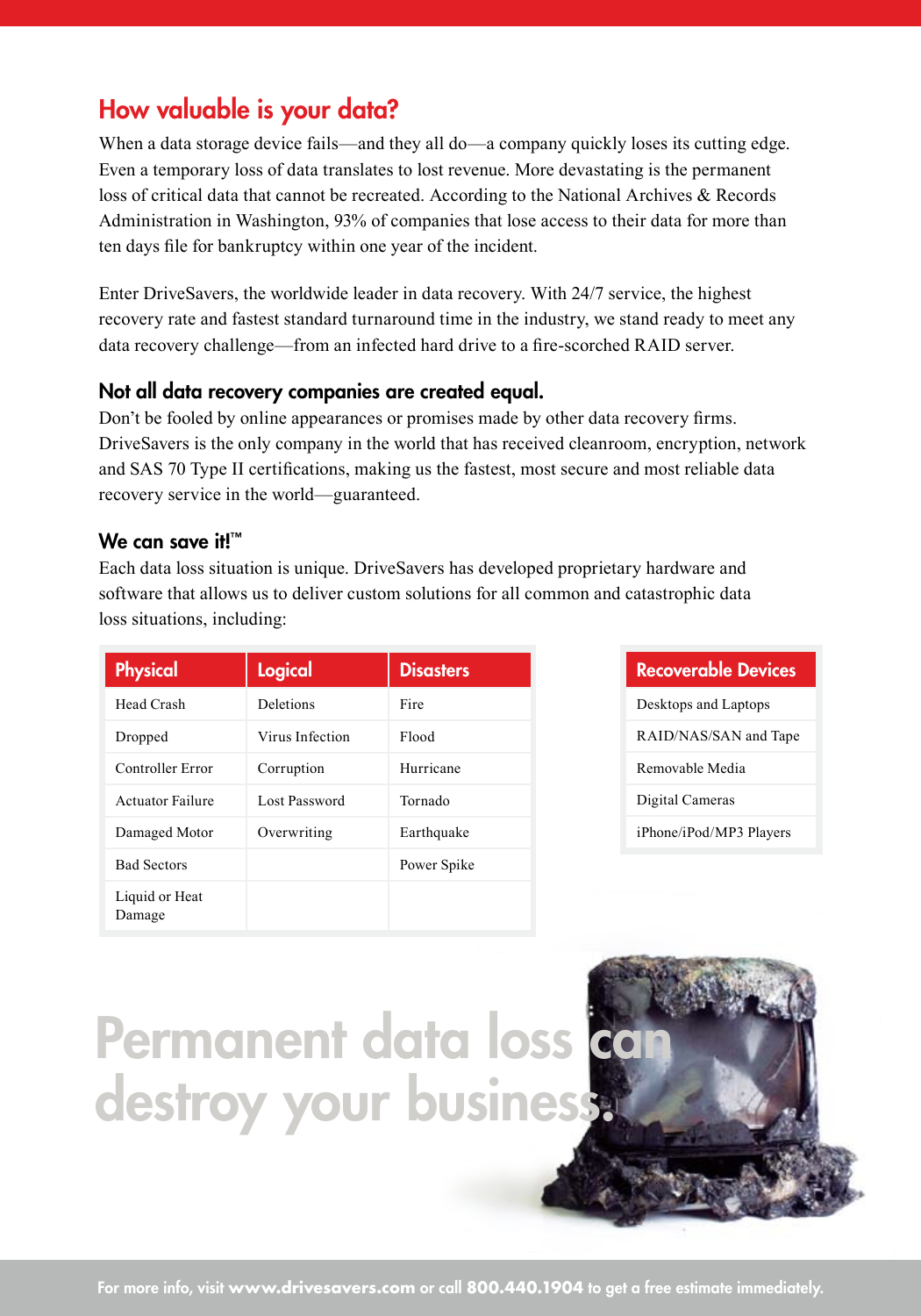## A clean recovery.

During the data recovery process, data storage devices are carefully disassembled by data recovery engineers who inspect for physical damage and perform component-level repair. Even the tiniest airborne particles can collect on open hard drives and cause read-write heads to malfunction; if read-write heads damage the device's platters, valuable data will be lost forever.

To minimize contamination and maximize recovery results, we created the most technologically advanced data recovery cleanroom environment in the industry. It features three separate ISOcertified cleanroom areas—ISO 5 (Class 100), ISO 6 (Class 1,000) and ISO 7 (Class 10,000). Our inventory of over 20,000 parts and drives is stored in an ISO 8 (Class 100,000) clean zone. A separate triage area is used to wipe drives free of excess contaminants and debris before they enter the cleanroom environment.







Sealed drive mechanisms are opened in accordance with all leading hardware and storage device manufacturer's specifications; **your original warranty will not be compromised.**

#### Cleanroom features include:

- **Conforms to federal cleanroom standards.** Includes ISO 14644-1:1999E, IES-RP-CC-012.1 and Federal 209 E.
- **Class 1-compatible construction materials.** The cleanroom is made of non-shedding, corrosive resistant and low outgassing materials to minimize the introduction of AMC (airborne molecular contamination) into the room.
- **Full-coverage ionizing blowers above workstations.** Ensure control of ESD (electrostatic discharge) in all critical areas of the cleanroom.



Airborne Particle Size Comparison Chart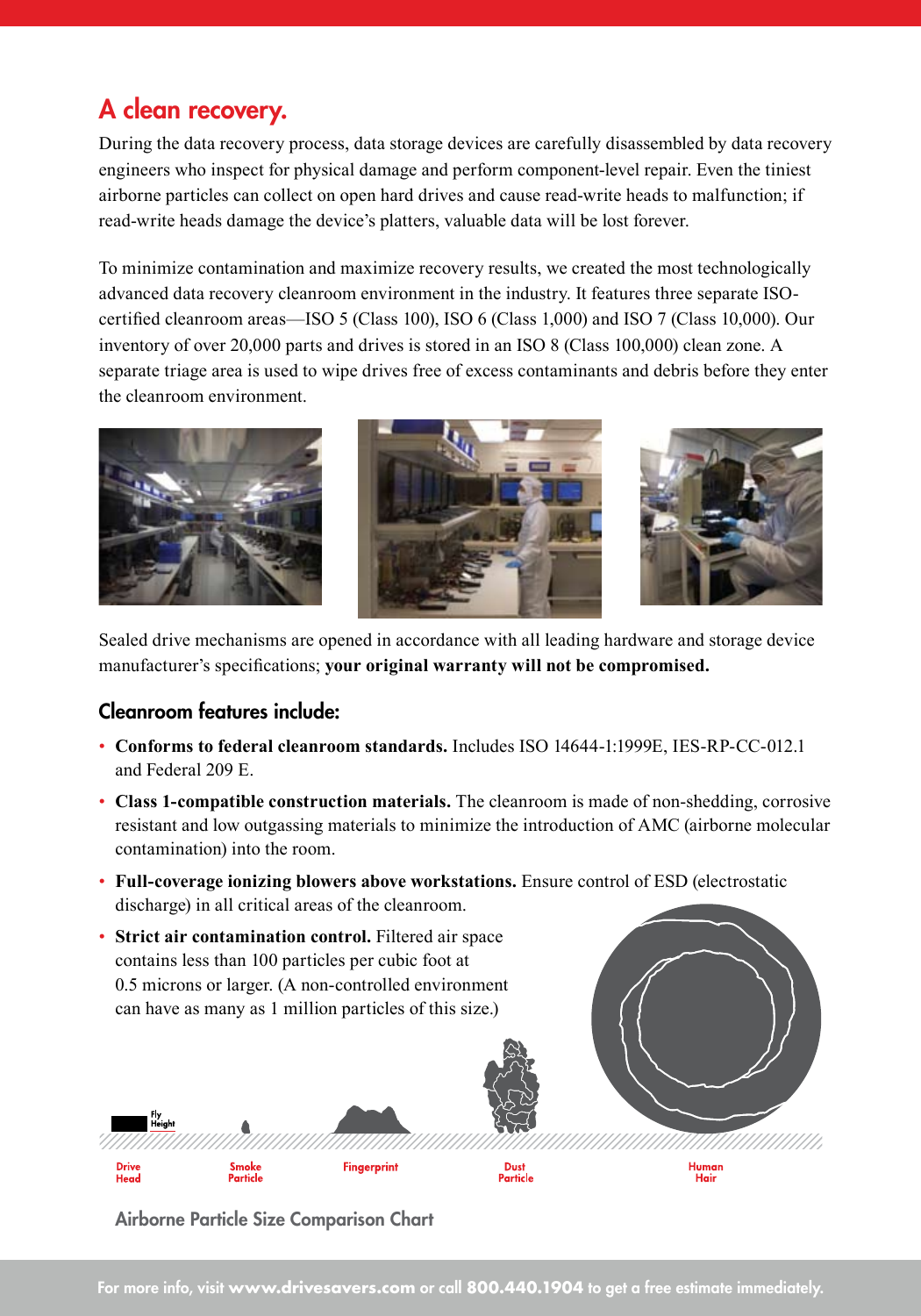## We've got your encryption (re)covered.

Our engineers understand encryption. They have been trained and certified by the leading encryption software vendors to safely recover file-level and disk-level encrypted data. We can recover from encrypted hardware, software, email, network files, web pages, storage and backup devices without compromising the original level of encryption.

DriveSavers can customize security protocols beyond those we routinely provide. During the recovery process, you'll have phone access to our engineers as your recovery is taking place. Once the recovery is complete, we can safely and properly recycle the old storage device. Our NSA and DOD approved degausser will destroy residual data on the old source drive, permanently.

#### You've got options.

DriveSavers accommodates all kinds of recovery preferences for encrypted data, including:

- **Image-only.** Data is recovered and restored in an image-only format and returned with the original encryption intact. You decrypt the data yourself.
- **Full Decryption.** Encrypted data is recovered and decrypted by our engineers to verify the integrity of the data and returned to you encrypted or fully decrypted.

| <b>DriveSavers engineers have been</b>  |  |
|-----------------------------------------|--|
| trained and certified by leading        |  |
| encryption software vendors, including: |  |

O

GuardianEdge

Utimaco/Safeguard

PGP

Check Point/PointSec

...and more

# There are hundreds of encryption tools out there, and each one is unique.

For more info, visit **www.drivesavers.com** or call **800.440.1904** to get a free estimate immediately.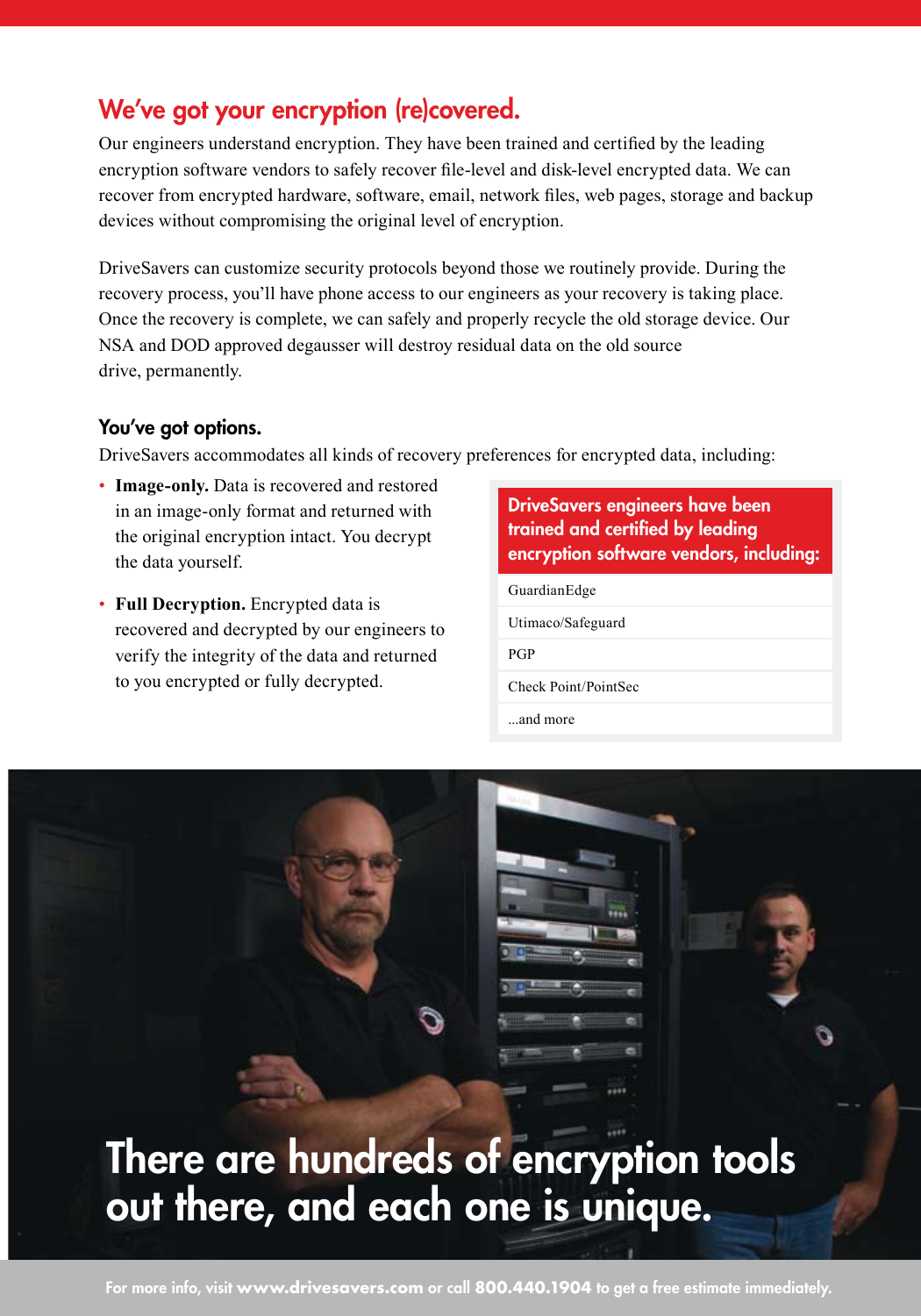# Certified secure data recovery.

When sensitive data is being recovered, maintaining a high level of security isn't an option—it's a requirement. DriveSavers is the only data recovery company in the world that is SAS 70 Type II compliant, adhering to the corporate industry's standard for overall control structure.

#### SAS 70 Type II certification

SAS 70 Type II certification verifies that our data hosting control objectives and control activities are in place, suitably designed, enforced and operating effectively to achieve all desired security control objectives. It assures our customers that every aspect of our facility and network is secure enough to protect personal and confidential data from a security breach during the data recovery process.

#### Certified Cisco® Self-Defending Network

At the heart of our certified secure data recovery environment is a Cisco® Self-Defending Network, protected by a "defense-in-depth" architecture that includes firewalls, intrusion protection systems, managed security services and 24/7 real-time monitoring.

- Provides the highest level of preventative data security in the data recovery industry today
- Verified in SAS 70 Level II security audit testing to be "a formidable defense" for the information and data that it hosts
- Meets stringent security requirements and audits mandated by corporate clients and government agencies

In addition to providing the highest level of preventative data security in the data recovery industry today, DriveSavers offers a High Security Service that adheres to US Government protocols and a Forensics Service that supports law enforcement agencies and other legal entities in the United States and abroad, providing full legal compliance, security and confidentiality.

Clients like Bank of America, NASA Goddard Space Center, the Department of Defense, the Smithsonian Institution and Lawrence Livermore Labs have all trusted DriveSavers with their critical data.

"The DriveSavers Data Recovery network environment and servers demonstrated throughout our security audit testing to be a formidable defense for the information of data that it hosts, and revealed no apparent weaknesses."

> WIRED Security Incorporated: Executive Summary SAS 70 Type II, Information Security Audit